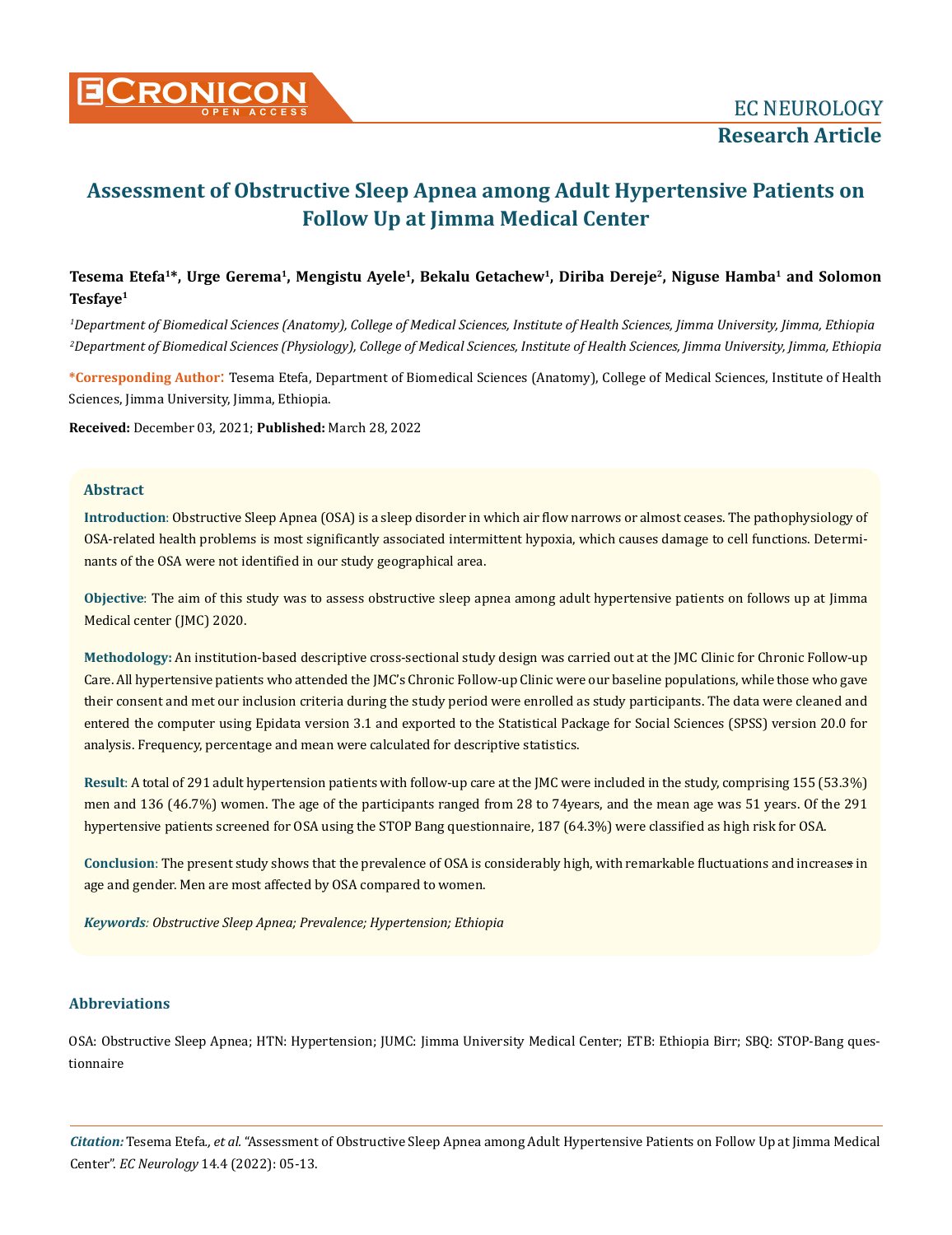#### **Introduction**

Obstructive sleep apnea (OSA) is characterized by repeated episodes of partial or complete blockage of the upper airway during sleep; It is a serious condition because it may lead to increased risk of poor neurocognitive performance and adverse outcomes due to recurrent excitation and overnight hypoxemia from months to years [1,2]. OSA is accepted as one of the major challenging sleep disorders that affects adults of all ages. Hypopnea or apnea leads to transient hypoxemia and hypercapnia [3].

Persistent high blood pressure (BP) above ( $\geq 140/90$  mmHg), in spite of life-style modification and management with three antihypertensive medications in addition to a diuretic, defines OSA [4]. OSA is the intermittent apnea or lowering of airflow at some stage in sleep and is classified as mild, moderate, or excessive; primarily based totally at the quantity of those flow-confined respiratory occasions consistent with an hour. The apnea-hypopnea index (AHI) is classified as mild (AHI 5 - < 15), moderate (AHI 15 - < 30), and excessive  $(AHI \geq 30)$  [5]. A research conducted among population display the affiliation of massive OSA among resistant HTN [6,7]. Among suffers from resistant HTN for long period of time, the severity of OSA is extremely high, ranging from 70% to 83% [8,9]. In patients with severe sleep disorder, there are a lot of factors that result in the patho-physiological manifestation of OSA-induced increased blood pressure [10], Similarly, OSA-induced hypoxemia causes systemic inflammation and oxidative stress, which necessarily increases peripheral arterial resistance and increases in blood pressure [11,12]. Peripheral arterial resistance begins with periodic hypoxemia, frequent waking, and impulsive sleep deprivation, thereby promoting increases in blood pressure [13]. OSA is even more common in hypertensive patients, with around 30% of hypertensive patients suffering from OSA from the previous study [14]. In relation to antihypertensive treatment, 38% of untreated hypertensive subjects and 38% of treated subjects had an apnea-hypopnea rate greater than five compared to only 4% of the normotensive subjects apnea in hypertensive adult [15].

# **Materials and Methods**

#### **Study area and period**

The study was carried out at the JMC Chronic Follow-up Clinic in the Jimma town, which is 335 km southwest of Addis Ababa, and it is the largest referral hospital in southwest Ethiopia. The hospital provides a variety of specialized services one of which is chronic followup care for hypertension patients in addition to diabetes mellitus, chronic heart failure, and other chronic diseases care. The study was carried out from September 1 to October 1, 2020.

**Study design and population:** A descriptive cross-sectional study design was carried out in the hospital. All hypertensive patients who attended the chronic clinic at the JMC were from our populations of origin, while the study was conducted on the sampled hypertensive patients.

#### **Sample size determination**

The sample size was estimated by a single population proportion formula with finite population correction. The following parameters have been considered: 50% prevalence, 95% confidence interval, 5% margin of error. By considering the above assumptions, the calculated sample size was 384. Since the expected general population of hypertensive patients on follow-up in the chronic clinic was 875, which is less than 10,000, we use correction formula and then 10% for non-respondents rate was added. The final sample size was calculated to be 291.

#### **Inclusion and exclusion criteria**

All adult or elderly hypertensive patients who wished to participate and gave their consent were included. Pregnant women, asthmatics, chronic obstructive pulmonary diseases, critical illnesses and psychiatric disorders were excluded.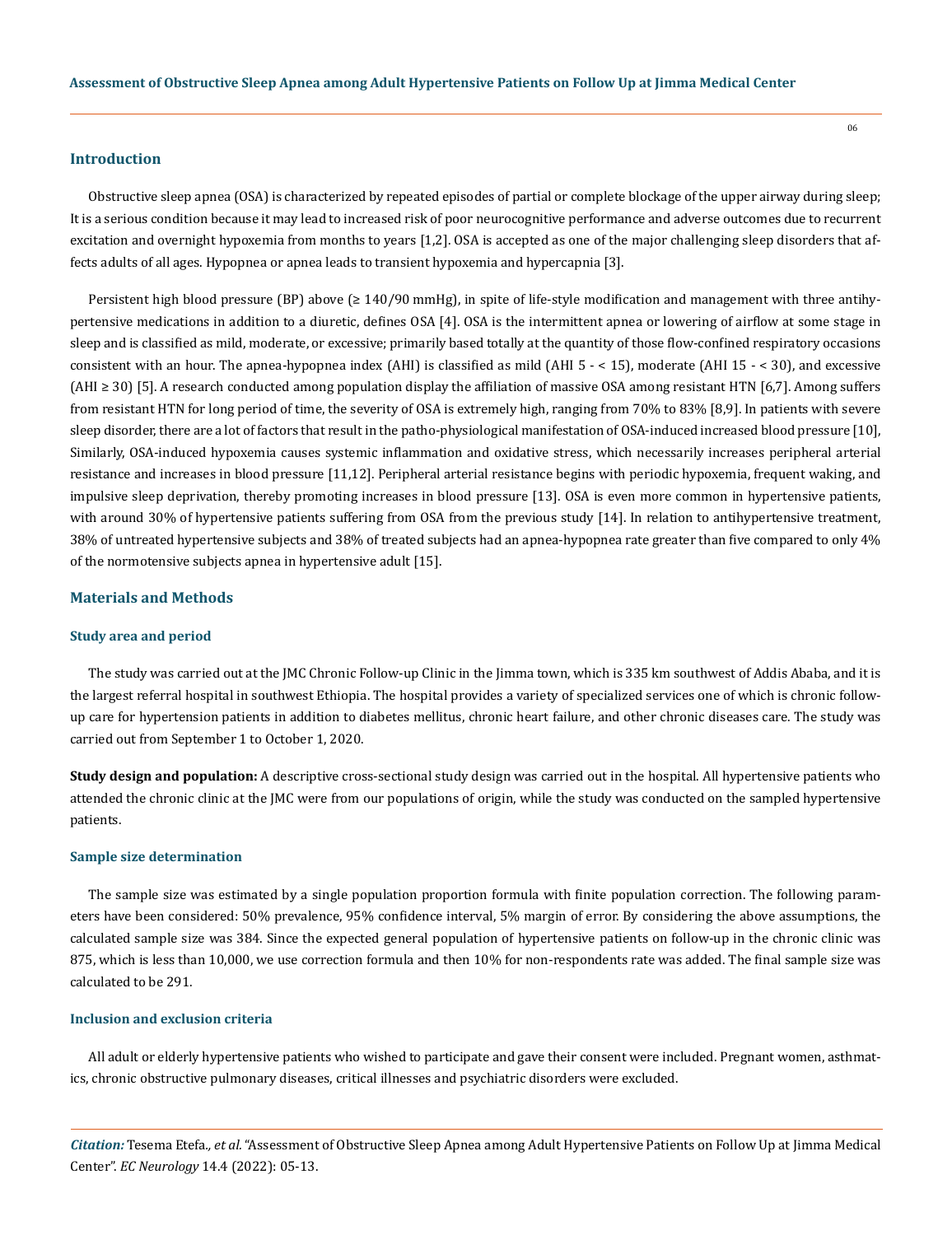#### **Data collection tool and procedures**

The structured questionnaire was developed after reviewing various literatures and it contains socio-demographic characteristics, behavioral characteristics and the STOP BANG (SBQ) questionnaire for OSA screening.

SBQ was first instrumented in 2008. It is a brief, clear, reliable, and easy to retrieve. It consists of four components including snoring, fatigue, observed apnea and high blood pressure represented in STOP and BMI, age, girth of the neck, gender Bang represented in Bang. For each question, if the answer was "yes" its score was taken as 1, if it was "no" it was scored as 0. The overall total of rate value varied from 0 to 8. According to the ratings for detecting OSA risk, we classified OSA risk as mild, moderate or severe. Answering to more than three items was taken as a high OSA risk and answering to less than three items yes was taken as a low OSA risk [16,17]. Body weight was measured with a digital scale with an accuracy of 0.1 kg, while body height was measured with a portable stadiometer with an accuracy of 0.1 cm. The subjects were barefooted and worn light underwear during measurement. The BMI was easily calculated by dividing the person's weight (kg) and to square of height (m²). The neck circumference was measured with inextensible plastic tape in an upright position and at the cricothyroid level.

#### **Data analysis**

After collection, all data checked, wiped clean and entered into Epi-Data 3.1 and exported to the Statistical bundle for Social Science (SPSS) 20. Frequency and percent had been computed for descriptive statistics.

#### **Data quality assurance**

Measurement had been taken to guarantee high-satisfactory of participants. Data collectors had been skilled with the aid of training by the main investigator for 2 day on the goals of the study, interviewing techniques, on chart evaluation procedures and instruments. The pre-test had been conducted at Shene Gebe hospital (on 5% of the sample size) on the hypertensive patients on follow-up and, then important adjustments had been done. The questionnaire was checked for consistency and completeness before data entry.

## **Result**

#### **Socio demographic characteristics of the study participant**

A total of 291 adult hypertensive patients on follow up at JMC were included in the study, out of which 155 (53.3%) were males and 136 (46.7%) were females. The age of the participants ranged from 28 - 74 years and the mean age was 51. The result also showed that most of the participants (62.5%) live in the rural areas while others (37.5%) live in the urban setting (As shown in the table 1).

| <b>Variables</b> |           | <b>Frequency</b> | <b>Percent</b> |
|------------------|-----------|------------------|----------------|
| Age              | $\leq$ 28 | 1                | .3             |
|                  | $29 - 38$ | 17               | 5.8            |
|                  | $39 - 48$ | 88               | 30.2           |
|                  | $49 - 58$ | 151              | 51.9           |
|                  | $59 - 68$ | 28               | 9.6            |
|                  | >68       | 6                | 2.1            |
| Sex              | Male      | 155              | 53.3           |
|                  | Female    | 136              | 46.7           |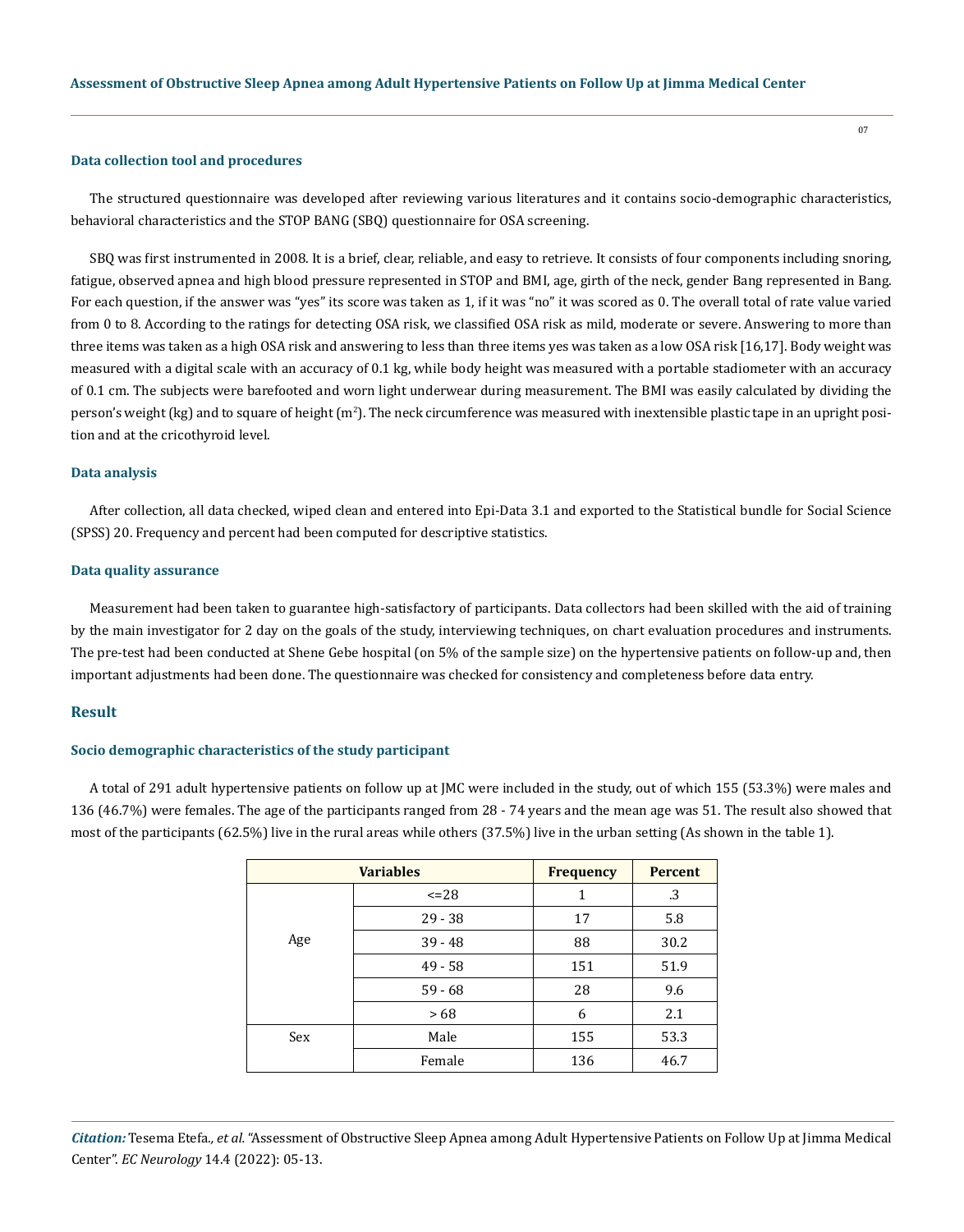| <b>Address</b> | Rural               | 183 | 62.5 |
|----------------|---------------------|-----|------|
|                | Urban               | 108 | 37.5 |
|                | <b>Others</b>       | 9   | 3.1  |
| Religion       | Muslim              | 194 | 66.7 |
|                | Orthodox            | 75  | 25.8 |
|                | Protestant          | 18  | 6.2  |
|                | Others <sup>+</sup> | 4   | 1.4  |
| Marital status | Married             | 287 | 98.6 |
|                | Divorced            | 4   | 1.4  |
| Educational    | Illiterate          | 30  | 10.3 |
| status         | Read and write      | 107 | 36.8 |
|                | Primary school      | 91  | 31   |
|                | Secondary school    | 34  | 11.7 |
|                | Diploma and higher  | 29  | 10   |
| Occupation     | Unemployed          | 20  | 6.9  |
|                | Farmer              | 103 | 35.4 |
|                | Employed            | 47  | 16.2 |
|                | Government employee | 29  | 10   |
|                | Merchant            | 82  | 28.2 |
|                | Daily labor         | 10  | 3.4  |
| Family history | Yes                 | 29  | 10   |
| of HTN         | N <sub>o</sub>      | 262 | 90   |

*Table 1: Socio demographic characteristics of hypertensive patients in chronic clinic follow up at JMC Jimma town, Oromia Ethiopia, 2020.*

*†: Catholic, Wakefata.*

# **Behavioral and habitual characteristics of the study participant**

Table 2 presents the behavioral and habitual characteristics of the hypertensive patients. Of the 291 study patients, 186 (63.9%) were non-khat chewers and 105 (36.1%) were khat chewers. Similarly, the study reported one hundred and five (36.1%) participants with hypertensive disease having consumed alcohol compared to two hundred and sixty seven participants (91.8%) who haven't consumed alcohol. Smoking was not prevalent (6.9%) compared to non-smokers of participants (93.9%) with hypertensive disease.

| <b>Variables</b> |     | <b>Frequency</b> | <b>Percent</b> |
|------------------|-----|------------------|----------------|
| Khat chewing     | Yes | 105              | 36.1           |
|                  | No  | 186              | 63.9           |
| Alcohol drinking | Yes | 24               | 8.2            |
|                  | No  | 267              | 91.8           |
| Smoking          | Yes | 20               | 6.9            |
|                  | No  | 271              | 93.9           |

*Table 2: Behavioral and habitual data on hypertensive patients in chronic clinic follow up at JMC Jimma town, Oromia Ethiopia, 2020.*

*Citation:* Tesema Etefa*., et al.* "Assessment of Obstructive Sleep Apnea among Adult Hypertensive Patients on Follow Up at Jimma Medical Center". *EC Neurology* 14.4 (2022): 05-13.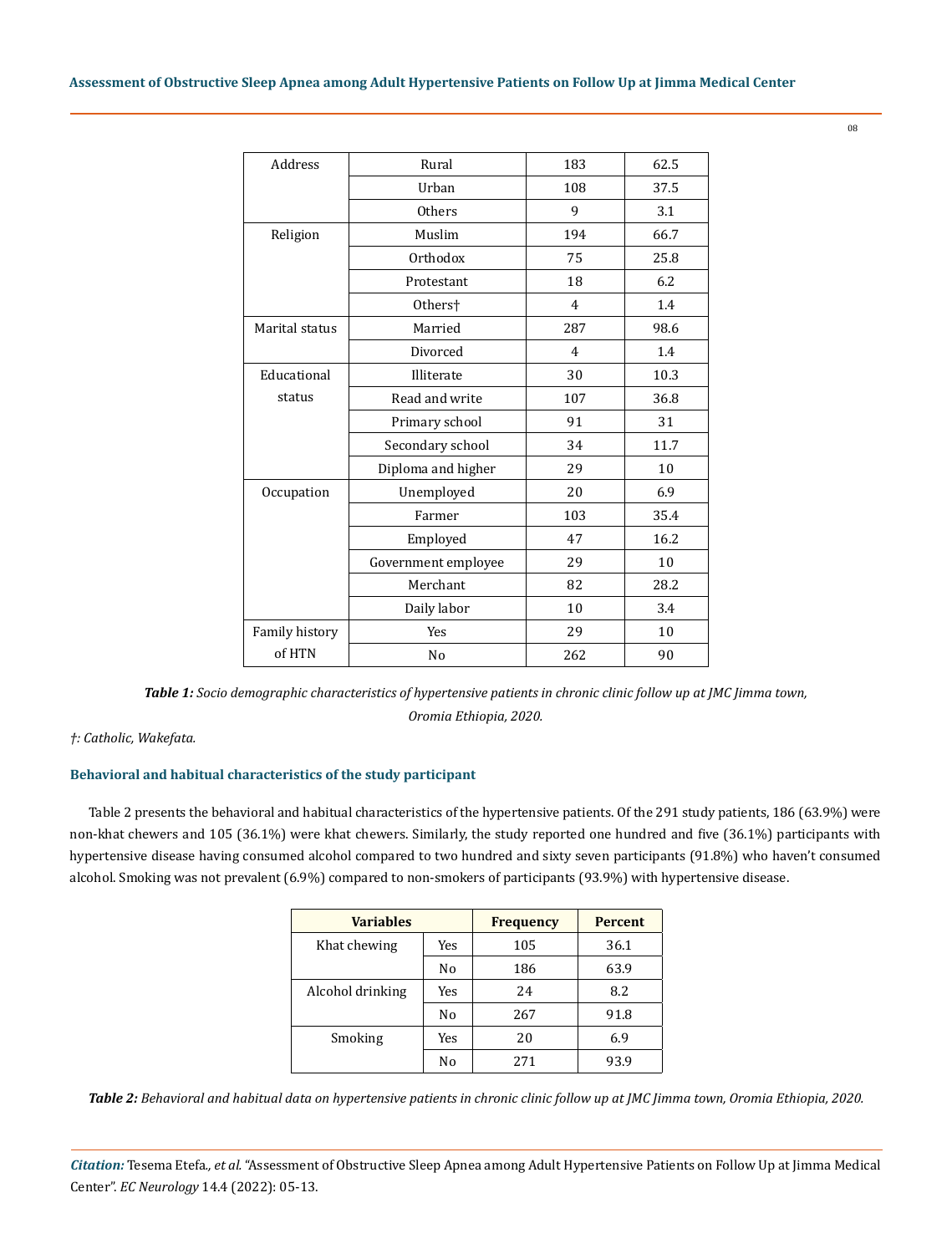#### **STOP-BANG scores of the study participant**

Table 3 shows that participants with hypertensive disease displayed lower STOP-BANG scores like snoring louder (3.8%) compared to those without snoring loudly (96.2%). They were more likely not to be tired during the day (97.3). Around half of the participants 132 (45.3%) were treated of high blood pressure and 47 (16.1%) were observed stop breathing during sleep. The study reported that the majority (98.3%) of the study participants showed Body Mass Index below thirty five (BMI < 35) compared to 1.7% of participants with BMI above 35. In the similar study of STOP-BANG scores, more than half of hypertensive patients (57.7%) were aged above 50 years, compared to 42.3% of patients < 50 years. Under STOP-BANG scores, by using 40 cm as corresponding best cut-offs for determining neck circumferences in *hypertension patients, only 0.7% showed above the cut point compared to the majority (99.3%) of the study patients below the indicated cut point if neck circumferences (As indicated in table 3).*

|                              |                | <b>Frequency</b> | <b>Percent</b> |
|------------------------------|----------------|------------------|----------------|
| Snoring louder               | Yes            | 11               | 3.8            |
|                              | No             | 280              | 96.2           |
| Tired during the day         | Yes            | 8                | 2.7            |
|                              | N <sub>0</sub> | 183              | 97.3           |
| Stop Breathing/Choking       | Yes            | 47               | 16.1           |
|                              | No             | 244              | 83.9           |
| Treated for High Blood Pres- | Yes            | 132              | 45.3           |
| sure                         | No             | 159              | 54.7           |
| BMI > 35                     | Yes            | 5                | 1.7            |
|                              | No             | 186              | 98.3           |
| Age > 50                     | Yes            | 168              | 57.7           |
|                              | No             | 123              | 42.3           |
| Neck circumferences > 40 cm  | Yes            | 2                | .7             |
|                              | No             | 289              | 99.3           |
| Male gender                  | Yes            | 155              | 53.3           |
|                              | No             | 136              | 46.7           |

*Table 3: STOP-BANG scores of hypertensive patients in chronic clinic follow up at JMC Jimma town, Oromia Ethiopia, 2020.*

#### **Prevalence of obstructive sleep apnea**

Of the 291 hypertensive patients screened for OSA by the STOP-Bang questionnaire, 187(64.3%) were classified as high risk of OSA. Around two third (64.3%) of participants had STOP-Bang score 1 and above from this. Among this, 1.8% of participants had score 5 and above (As indicated in figure 1).

*Citation:* Tesema Etefa*., et al.* "Assessment of Obstructive Sleep Apnea among Adult Hypertensive Patients on Follow Up at Jimma Medical Center". *EC Neurology* 14.4 (2022): 05-13.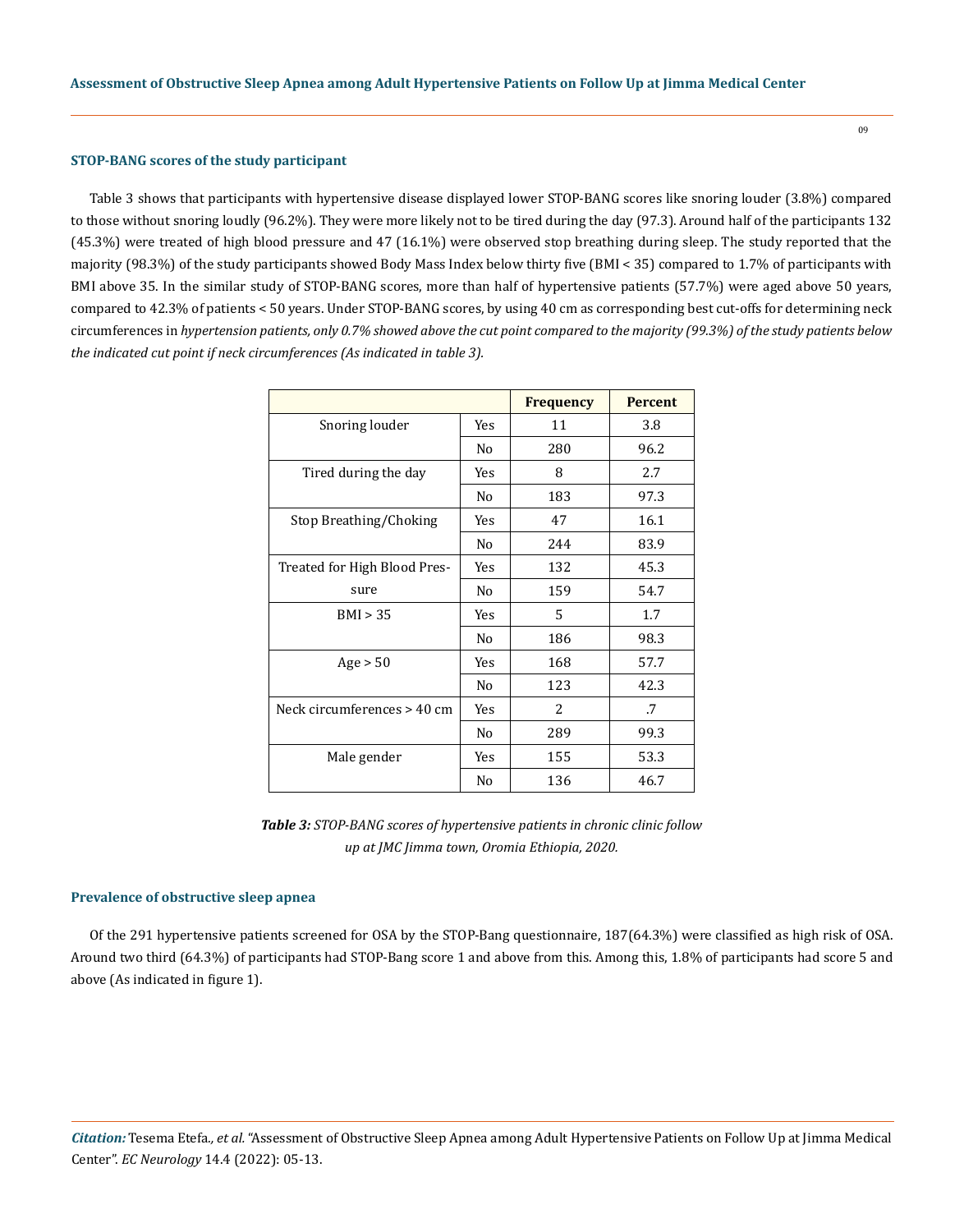## **Assessment of Obstructive Sleep Apnea among Adult Hypertensive Patients on Follow Up at Jimma Medical Center**



*Figure 1: Prevalence of OSA risk among hypertensive patients on chronic clinic follow up at JMC Jimma town, Oromia Ethiopia, 2020.*

## **OSA risk of the study participant**

From the 187 high risk for OSA, 5 (1.8%) scored sever OSA, 55(18.9%) scored as' 'Moderate, whereas 127 (43.6%) scored as "low" with OSA (as indicated in figure 2).



*Figure 2: Severity of OSA among hypertensive patients on chronic clinic follow up at JMC Jimma town, Oromia Ethiopia, 2020.*

# **Discussion**

OSA prevalence is high and rising in all countries. Its global prevalence continues to increase in developed countries and appears highly related to vulnerability towards obesity [2]. Despite the significant prevalence of OSA across all developed and developing nations, it has

*Citation:* Tesema Etefa*., et al.* "Assessment of Obstructive Sleep Apnea among Adult Hypertensive Patients on Follow Up at Jimma Medical Center". *EC Neurology* 14.4 (2022): 05-13.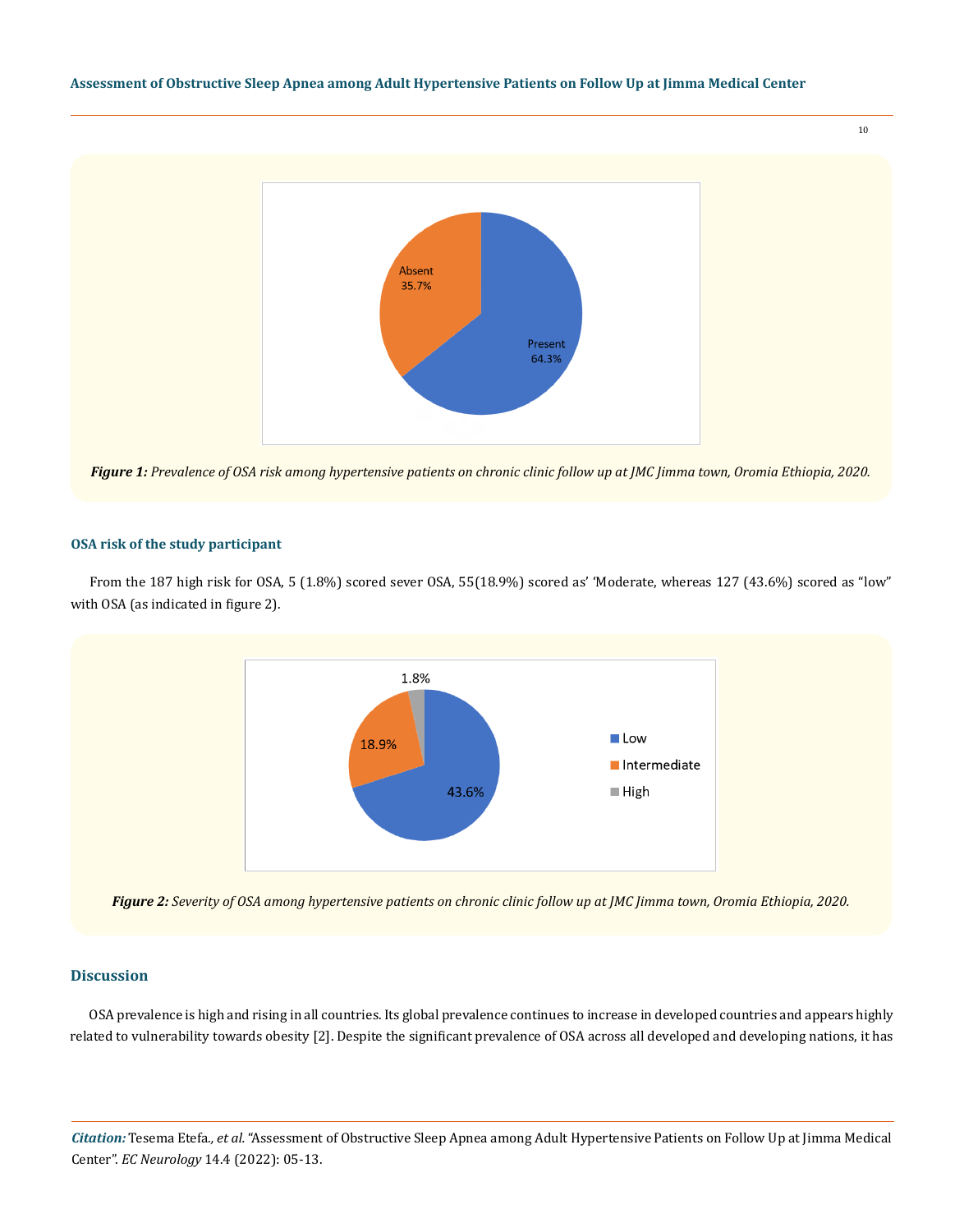been positively ascertained to affect 24% to 26% of men and 17% to 28% of women between 30 and 70 years of age [7,8]. In this study, prevalence of obstructive sleep apnea among hypertensive patients was 64.3%. Similarly, according to one study done in Texas obstructive sleep apnea was estimated between 30 and 70% among hypertensive patients [18].

The current study prevalence was lower than that from a study done in Spain (83.5%) [19] and Brazil (71%) [20]. The difference could be due to variation in study design and sample size. The current study was higher than study done in Canada (23.6%) [21] and Australia [22]. The difference could be due to variation in study design and sample size as well as time of study. In this study prevalence of severity obstructive sleep apnea among hypertensive patients was 43.6%, 18.9% and 1.8% in subjects with mild, moderate and severe OSA, in line with a study conducted in Poland [23] lower than studies conducted in Israel [24] and Canada [21]. Repetitive OSA-induced hypoxemia and hypercapnia elicit reflex changes in both sympathetic and parasympathetic systems [25]. These autonomic derangements, with consequent increases in catecholamine levels, persist even into the daytime, and could contribute to the development of HTN [26]. Severe OSA may cause endothelial dysfunction, which is primarily driven by OSA-associated intermittent hypoxia. Observational data indicate that excess aldosterone could play a role in the relation between the severity of OSA and in resistant HTN [27-29]. Increased sympathetic activity in patients with OSA linked to increased chemo reflex drive is also thought to be one of the contributory causes for HTN [30].

#### **Limitations of the Study**

Screening by the STOP BANG questioner alone is not sufficient for making a diagnosis due to its high sensitivity and low specificity. People with mild to moderate sleep apnea did not correlate with elevated blood pressure within 24 hours. The actual drug compliance could not be determined due to a deficiency of drug dose data.

## **Conclusion**

From the current study, the prevalence of OSA is significantly excessive with substantial variation in age and gender. Males are prevalently as compared to females.

# **Conflict of Interest**

The authors declare no conflict of interest.

#### **Authors' Contributions**

Bekalu Getachew and Tesema Etefa designed the study, collected, analyzed and interpreted the data. Solomon Tesfaye, Urge Gerema, and Mengistu Ayele prepared the manuscript for publication. Tesema Etefa, Urge Gerema, and Mengistu Ayele conceived the study. Niguse Hamba, Diriba Dereje and Bekalu Getachew reviewed result and the draft of the manuscript.

# **Ethical Statement**

Ethical approval was taken from Research Ethical Committee of Jimma University with IRB/012/2020. Written, informed consent was obtained from all participants by the local language before interview. Data was kept confidential. The rights to withdraw from the study were respected.

## **Informed Consent**

Informed consent was obtained from all the participants included in the study.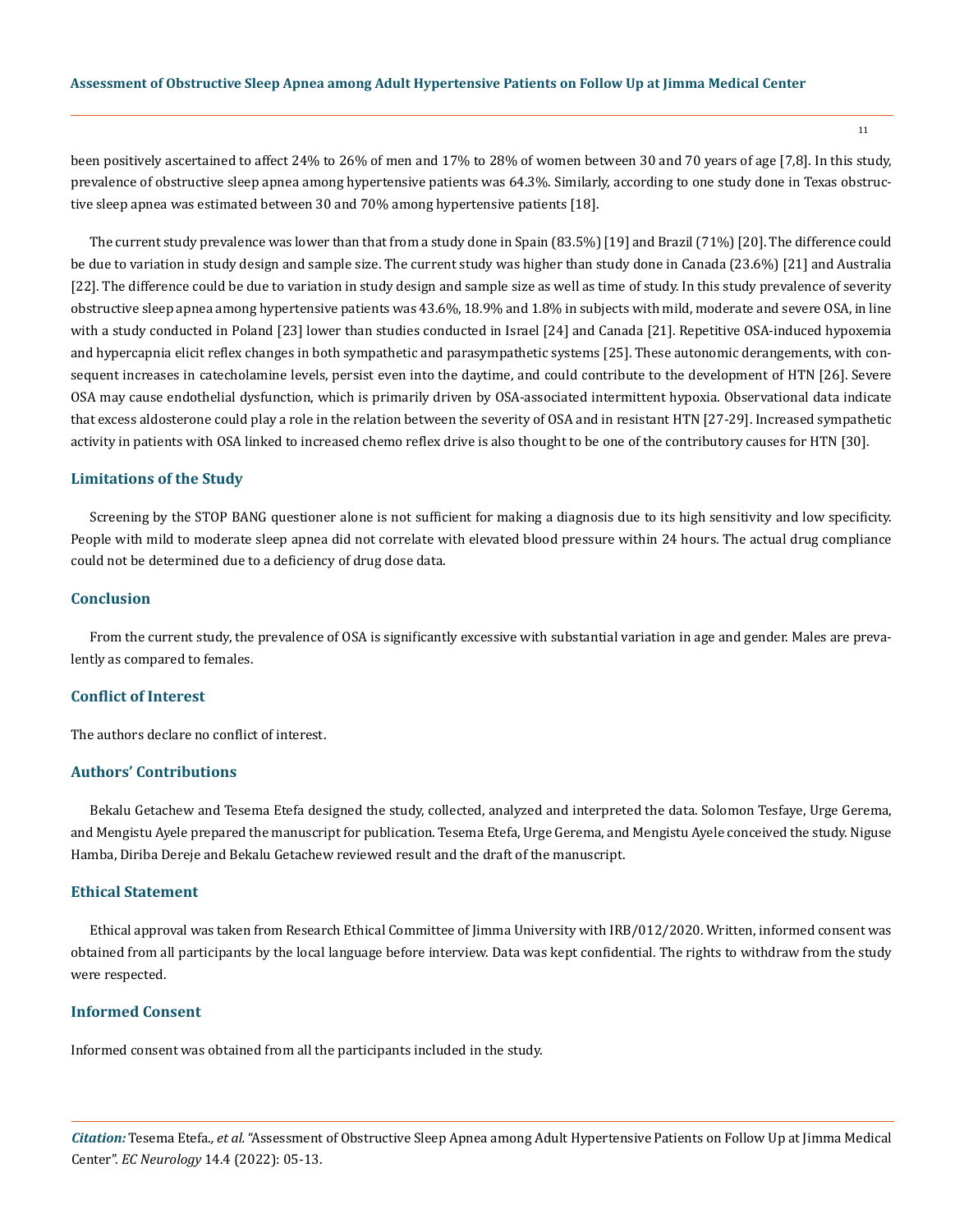## **Funding Support**

This research was not funded yet.

## **Acknowledgments**

First of all, we would like to God. Also, we acknowledge our data collectors and study participants. We want to express my deepest appreciation to our colleagues for work and encouragement.

# **Bibliography**

- 1. [Bradley TD and Floras JS. "Obstructive sleep apnoea and its cardiovascular consequences".](https://pubmed.ncbi.nlm.nih.gov/19101028/) *The Lancet* 373.9657 (2009): 82-93.
- 2. [Patel SR. "Obstructive sleep apnea".](https://pubmed.ncbi.nlm.nih.gov/31791057/) *Annals of Internal Medicine* 171.11 (2019): ITC81-ITC96.
- 3. Young T., *et al*[. "Risk factors for obstructive sleep apnea in adults".](https://pubmed.ncbi.nlm.nih.gov/15113821/) *Journal of the American Medical Association* 291.16 (2004): 2013- [2016.](https://pubmed.ncbi.nlm.nih.gov/15113821/)
- 4. Calhoun DA., *et al*[. "Resistant hypertension: diagnosis, evaluation, and treatment: a scientific statement from the American Heart As](https://pubmed.ncbi.nlm.nih.gov/18391085/)[sociation Professional Education Committee of the Council for High Blood Pressure Research".](https://pubmed.ncbi.nlm.nih.gov/18391085/) *Hypertension* 51.6 (2008): 1403-1419.
- 5. [Medicine AOSATF of the AA of S. "Clinical guideline for the evaluation, management and long-term care of obstructive sleep apnea in](https://pubmed.ncbi.nlm.nih.gov/19960649/) adults". *Journal of Clinical Sleep Medicine* 5.3 (2009): 263-276.
- 6. [Persell SD. "Prevalence of resistant hypertension in the United States, 2003-2008".](https://pubmed.ncbi.nlm.nih.gov/21502568/) *Hypertension* 57.6 (2011): 1076-1080.
- 7. Culebras A., *et al*. "Sleep apnea and cardiovascular disease". *[Journal of the American College of Cardiology](https://pubmed.ncbi.nlm.nih.gov/18702977/)* 52.8 (2008): 686-717.
- 8. Durán J., *et al*[. "Obstructive sleep apnea-hypopnea and related clinical features in a population-based sample of subjects aged 30 to](https://pubmed.ncbi.nlm.nih.gov/11254524/) 70 yr". *[American Journal of Respiratory and Critical Care Medicine](https://pubmed.ncbi.nlm.nih.gov/11254524/)* 163.3 (2001): 685-689.
- 9. Logan AG., *et al*[. "High prevalence of unrecognized sleep apnoea in drug-resistant hypertension".](https://pubmed.ncbi.nlm.nih.gov/11725173/) *Journal of Hypertension* 19.12 [\(2001\): 2271-2277.](https://pubmed.ncbi.nlm.nih.gov/11725173/)
- 10. Thomas SJ., *et al*[. "Association of obstructive sleep apnea with nighttime blood pressure in African Americans: the Jackson Heart](https://pubmed.ncbi.nlm.nih.gov/32492711/) Study". *[American Journal of Hypertension](https://pubmed.ncbi.nlm.nih.gov/32492711/)* 33.10 (2020): 949-957.
- 11. Garvey JF., *et al*[. "Cardiovascular disease in obstructive sleep apnoea syndrome: the role of intermittent hypoxia and inflammation".](https://pubmed.ncbi.nlm.nih.gov/19407053/) *[European Respiratory Journal](https://pubmed.ncbi.nlm.nih.gov/19407053/)* 33.5 (2009): 1195-1205.
- 12. [Kario K. "Obstructive sleep apnea syndrome and hypertension: mechanism of the linkage and 24-h blood pressure control".](https://pubmed.ncbi.nlm.nih.gov/19461649/) *Hypertension Research* [32.7 \(2009\): 537-541.](https://pubmed.ncbi.nlm.nih.gov/19461649/)
- 13. [Charkoudian N and Rabbitts JA. "Sympathetic neural mechanisms in human cardiovascular health and disease".](https://pubmed.ncbi.nlm.nih.gov/19720780/) *Mayo Clinic Proceedings* [84.9 \(2009\): 822-830.](https://pubmed.ncbi.nlm.nih.gov/19720780/)
- 14. Carskadon MA and Dement WC. "Normal human sleep: an overview". *Principles and Practice of Sleep Medicine* 4.1 (2005): 13-23.